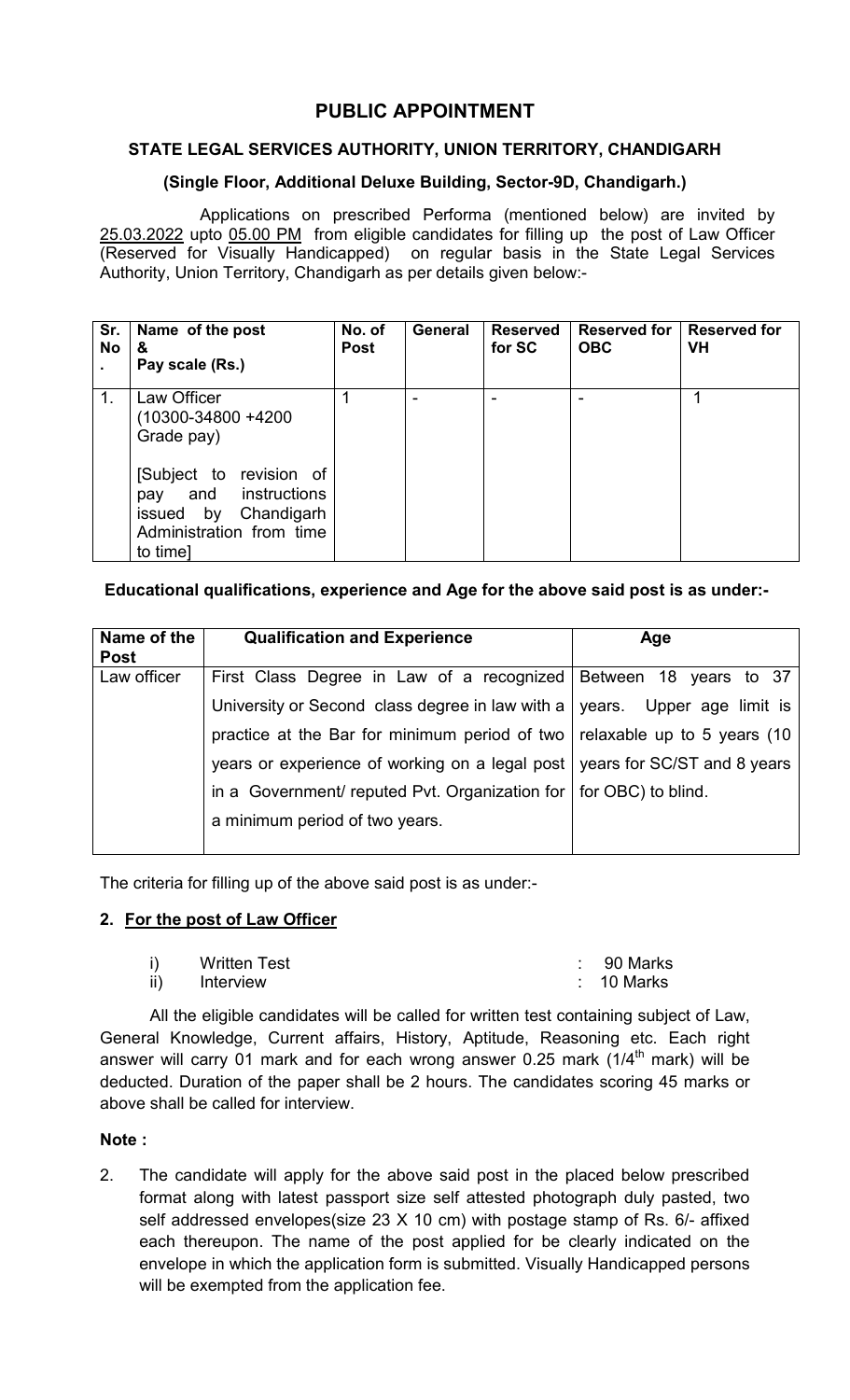- 3. Only such persons who suffer from not less than 40 per cent of relevant disability as certified by a medical authority would be eligible for the post reserved for Visually Handicapped.
- 4. The person so selected will be paid fixed emoluments, which will be minimum of the pay band of the post, or DC rate whichever is higher, during the probation period of three years and during the extended period of probation, if any.
- 5. (i) No person shall be recruited to the post by direct appointment if he does not fall within such range of minimum and maximum age limits as may be specifically fixed by the Chandigarh Administration as per Schedule or taking into consideration the general policy of the Chandigarh Administration in respect of recruitment to similar post, for their employees:

Provided further that in the case of candidates belonging to Scheduled Castes and other Backward Classes, upper age limit shall be as per the general policy of the Administration for the Union Territory employees.

(ii) In the case of ex-servicemen, upper age limit shall be such as prescribed in the Rules governing the recruitment of Ex-servicemen in the Union Territory of Chandigarh, as amended from time to time.

- 6. Self attested supporting documents with regard to qualification, experience, cast certificate of SC/OBC category/VH disability are to be enclosed with the application form.
- 7. The applications should reach by **25.03.2022** upto **05.00 PM** in the office of Member Secretary, State Legal Services Authority, Single Floor, Additional Deluxe Building, Ground Floor, Sector 9D, U.T., Chandigarh. Applications received after the due date/time, by whatever mode, will not be entertained. Incomplete/unsigned applications will be rejected straightaway.
- 8. The candidates who have applied earlier with reference to advertisement dated 22.01.2017 and 25/26.12.2018 need not to apply again as candidates who had applied earlier and found eligible shall be considered for this post.
- 9. Candidates equal to 03 times of the number of vacancy for the post to be filled up may be called for the Interview, on the basis of marks obtained in the Written test (as the case may be) as per merit.
- 10. At the time of appearing in the Interview, the candidates will have to bring original certificates/degrees/proof of date of birth/educational qualifications/testimonials for the respective posts.
- 11. The final merit list/selection list will be prepared by adding the marks obtained in the Written test (as the case may be) and interview.
- 12. No weight age will be given to any candidate on account of experience from any Govt. body/Institute/Board/Corporation etc.
- 13. Prior to the appointment the exercise done will be provisional and no one has any right to stake the claim for appointment as such.
- 14. Government servants may apply through proper channel. Their advance applications will be considered only if received through the respective Heads of Departments with No Objection Certificate as well as Departmental/Vigilance clearance report within the prescribed period otherwise the same will be rejected straightway.
- 15. The dates for the Written test and the interview will be conveyed later on.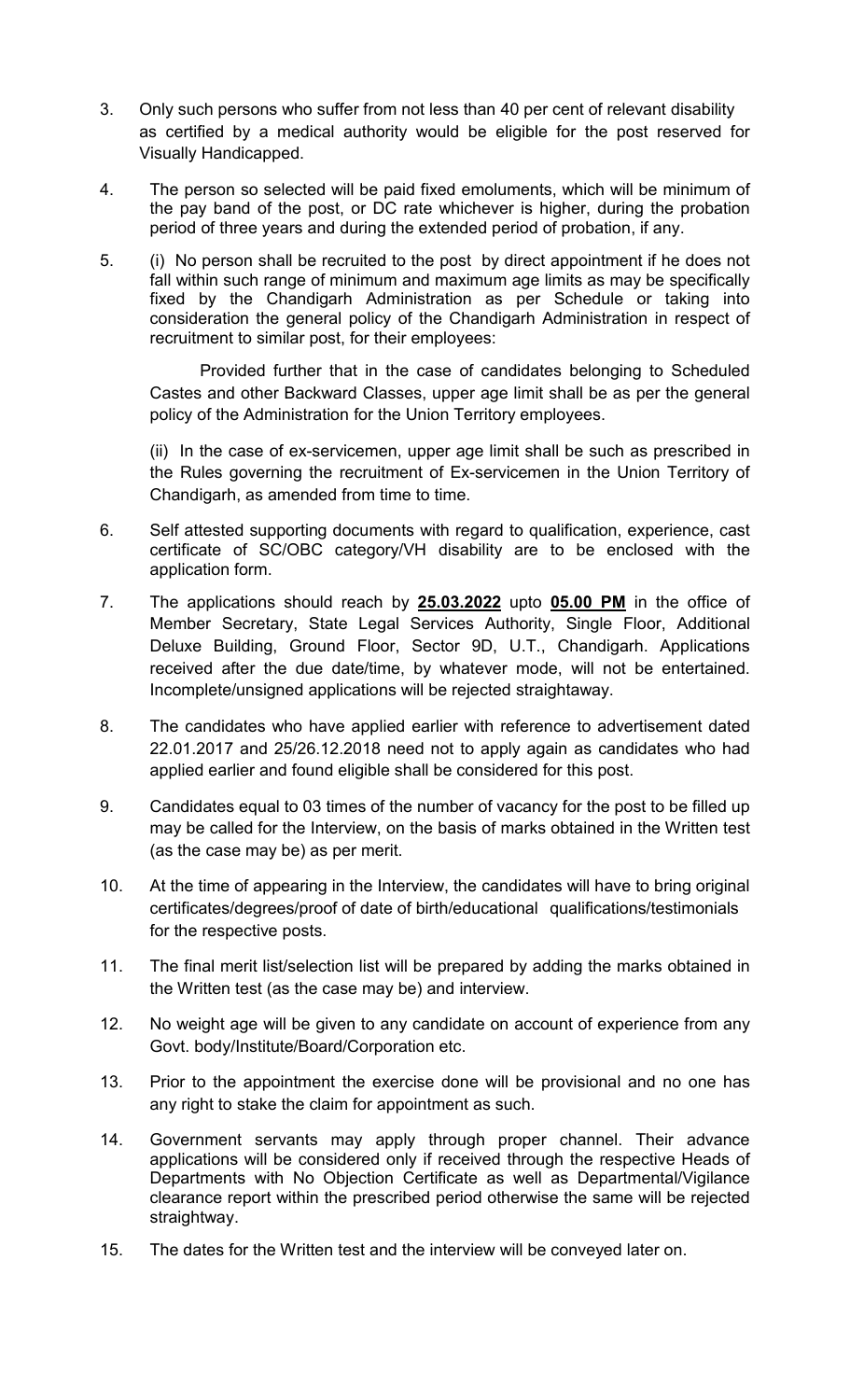- 16. The office of Member Secretary, State Legal Services Authority, U.T., Chandigarh reserves the right to decrease or increase the number of vacancies.
- 17. No TA/DA will be paid to the candidates for appearing in Written test (as the case may be) and Interview etc.

Sd/- Sd/- Secretary,<br>
District Legal Services Authority,<br>
District Legal Services Authority,<br>
State Legal Services Authority, District Legal Services Authority, Union Territory, Chandigarh, **Union Territory, Chandigarh.**<br>
-cum- Member Selection Committee. **Carry Committee.** The Member Selection Con

-cum- Member Selection Committee.